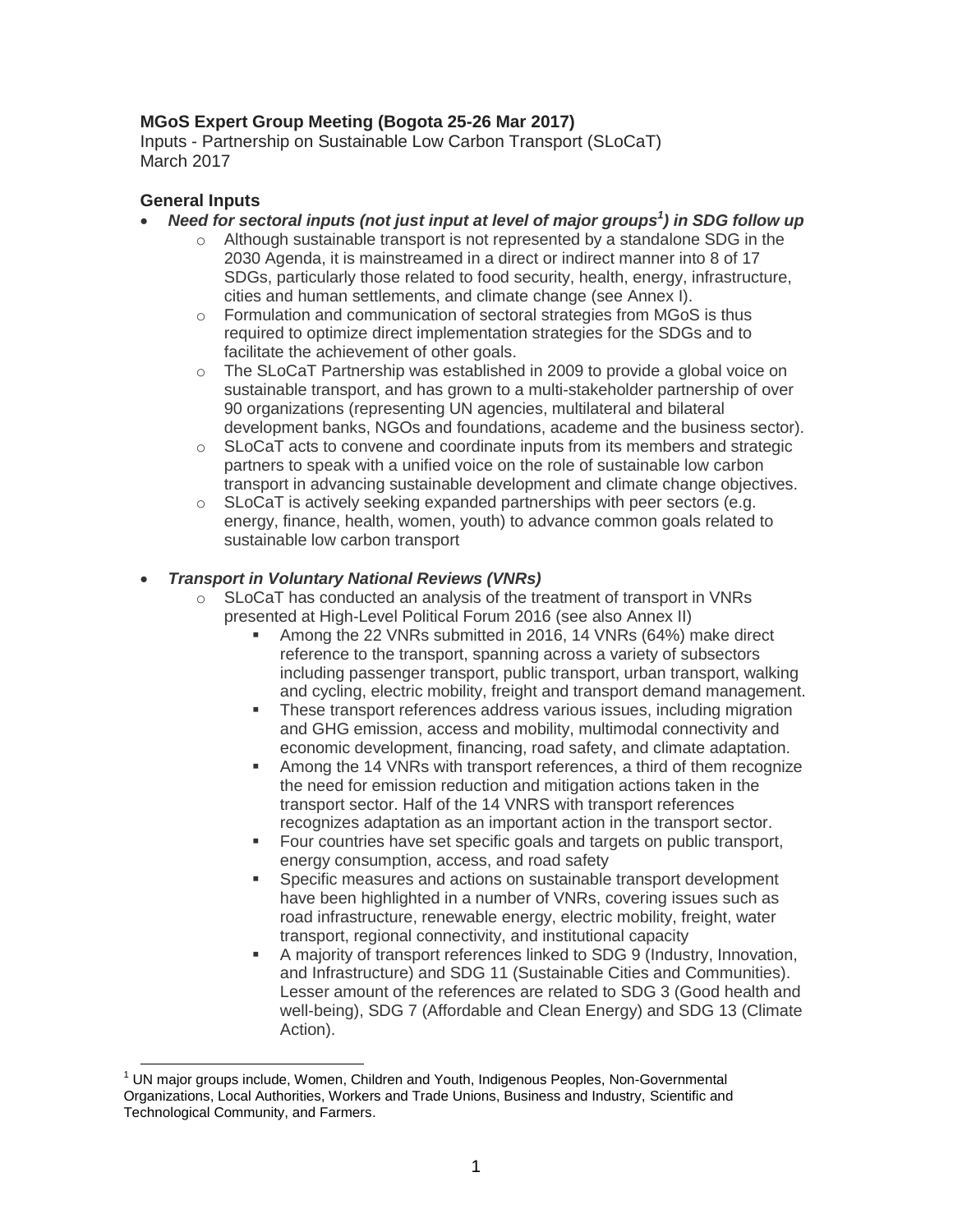- Missing gaps: Although transport is directly related to Target 12.C on fuel subsidies, the linkage has not been discussed in any VNRs. Same with other indirect transport targets, such as Target 2.3 and Target 12.3.
- Transport references in VNRs submitted in 2016 do not relate to all Transport-related SDG indicators- e.g. 9.1.1. on rural access and 12.c.1 on fossil fuel subsidies.
- There is no reference to rural transport in the VNRs submitted in 2016.
- $\circ$  This analysis can be summarized based on the voluntary common quidelines for [major groups and other stakeholders](https://sustainabledevelopment.un.org/content/documents/10434Proposal%20voluntary%20common%20guidelines%20MGoS%20report%20to%20the%20HLPF%2011.7.pdf) slated for discussion at the MGoS EGM
- o The theme of HLPF 2017 is "Eradicating poverty and promoting prosperity in a changing world". The set of goals to be reviewed at HLPF 2017 are as follows:
	- SDG 1: No poverty
	- **SDG 2: Zero hunger**
	- **SDG 3: Good health and well-being**
	- **SDG 5: Gender equality**
	- **SDG 9: Industry, innovation, and infrastructure**
	- SDG 14: Life below water
	- **SDG 17: Partnership for the goals**
- $\circ$  SLoCaT will conduct outreach to the (currently) 44 member states who have signed up to VNRs at HLPF 2017 to urge inclusion of sustainable transport measures in national development implementation plans and monitoring
- $\circ$  SLoCaT has plans to participate in the 2017 HLPF, which will likely center on raising the profile of rural transport to facilitate SDGs 1, 2, 3, 5, and 9.
- *Linkage with the emerging efforts in transport sector to translate global agreements in global tracking framework*
	- $\circ$  A number of agreements on the global level have been adopted in recent years with the purpose to move the world towards a more sustainable and resilient future. These global agreements include the [2030 Agenda for Sustainable](http://bit.ly/1Y3D3sN)  [Development,](http://bit.ly/1Y3D3sN) [Paris Agreement](http://bit.ly/2i5tQE8) on climate change, the [New Urban Agenda](http://bit.ly/2cQpBec) (NUA), the [Addis Ababa Action Agenda on Financing for Development,](http://bit.ly/1MsNqU6) th[e UN](http://www.who.int/roadsafety/decade_of_action/en/)  [Decade of Action for Road Safety 2011-2020,](http://www.who.int/roadsafety/decade_of_action/en/) the [Sendai Framework for Disaster](http://www.preventionweb.net/files/43291_sendaiframeworkfordrren.pdf)  [Risk Reduction 2015-2030,](http://www.preventionweb.net/files/43291_sendaiframeworkfordrren.pdf) and [the Nairobi Mandate](http://bit.ly/2iIktqS) adopted at the 14th United Nations Conference on Trade and Development (UNCTAD).
	- o Sustainable transport is a key contributor to the implementation of these various global processes and, at the same time, these global agreements provide enabling conditions for sound legal and regulatory framework, capacity building and knowledge sharing, technology development, financing and investment, and mitigation and adaptation actions in the transport sector on the regional level.
	- $\circ$  Efforts to leverage sustainable transport to achieve the objectives of these global processes must be closely coordinated (in concert with peer sectors) to achieve goals under the required timeframe and to use limited resources efficiently.
	- o Sustainable Mobility for All (SuM4All) is a global tracking framework whose development is being coordinated by the World Bank. The SuM4All framework is intended to track progress on transport-related aspects of the SDGs along four dimensions (i.e. access (urban and rural), efficiency, safety, and green), with associated targets and indicators currently under development. SLoCaT is coleading SuM4All's Green Goal Working Group and is actively participating in the Urban Access and Rural Access Working Groups.
	- o During Habitat III, **SLoCaT signed [a memorandum of understanding with UN-](http://www.slocat.net/news/1789)**[Habitat](http://www.slocat.net/news/1789) to provide a framework for accelerating action on, and tracking of, transport-relevant components of the New Urban Agenda. The collaboration will be implemented with a focus on tracking transport-relevant components in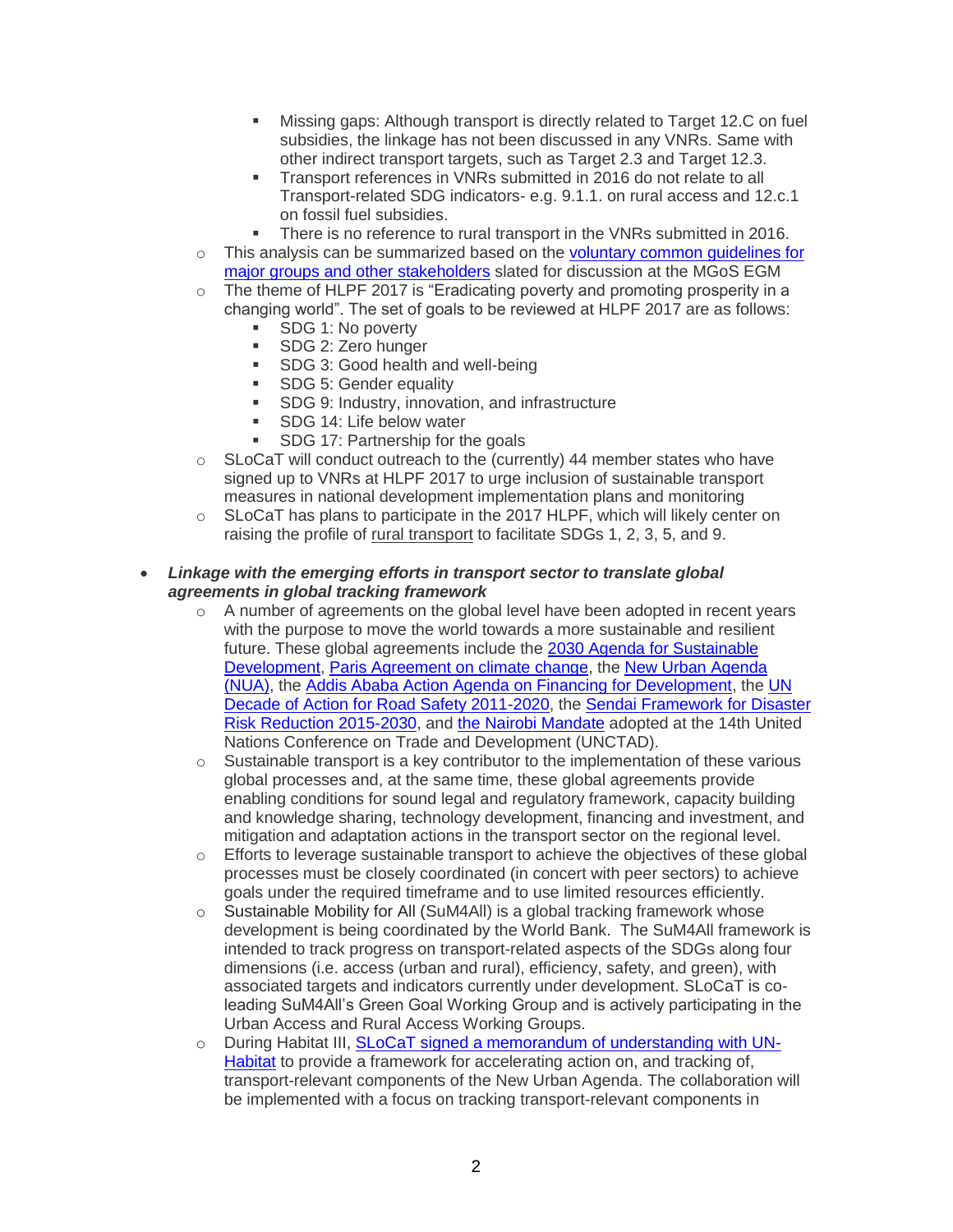developing and emerging economies, building on experiences from Europe, Asia and Latin America, and will also help to encourage cooperation with ongoing tracking efforts in other global processes.

### *Resources to accelerate implementation toward transport-related SDG targets*

- o SLoCaT's [Quick Wins on Transport, Sustainable Development and Climate](http://www.ppmc-transport.org/wp-content/uploads/2016/11/SLoCaT-Quick-Wins-Report-1.pdf)  [Change](http://www.ppmc-transport.org/wp-content/uploads/2016/11/SLoCaT-Quick-Wins-Report-1.pdf) report describes a course of immediate bold and ambitious action that will kick-start the transformation of the transport sector. These pre-2020 actions span policy, regulatory and operational solutions for both human mobility and freight movement, providing a balanced toolbox to ramp up needed actions and thus contributing to both climate change and sustainable development objectives (see Annex III: Linkages between quick wins/SDGs)
- $\circ$  SLoCaT has coordinated member inputs for proposed indicators and data custodian organizations for the transport-related SDG targets noted in Annex I (see Annex IV for proposed transport lead organizations and data sources)
- $\circ$  SLoCaT is working to raise the profile of rural transport to achieve SDGs through a partnership with the Research for Community Action Partnership (ReCAP), by compiling [a set of key messages](http://www.slocat.net/news/1816) on rural transport, and providing advocacy among member states in key fora (e.g. advancing the [Vientiane Declaration on](http://www.slocat.net/news/1818)  [Rural Transport](http://www.slocat.net/news/1818) at the UNCRD EST Regional Forum in Asia in March 2017).
- o SLoCaT is developing an urban strategy to further incorporate transport in existing city networks, to complement its partnership with UN-Habitat to track transport-related components of the New Urban Agenda and efforts to track SDG Target 11.2 (By 2030, provide access to safe, affordable, accessible and sustainable transport systems for all').

| <b>Date</b>       | <b>Event</b>                                                              | <b>Venue</b>       | <b>Organizer</b>                                                            | <b>Theme</b>                                            | <b>Event URL</b>                                     |
|-------------------|---------------------------------------------------------------------------|--------------------|-----------------------------------------------------------------------------|---------------------------------------------------------|------------------------------------------------------|
| $8 - 10$<br>May   | 8th Africa<br>Transportation<br>Technology<br>Transfer<br>Conference      | Zambia             | Association of<br>Southern African<br>National Road<br>Agencies<br>(ASANRA) | Rural transport<br>Adaptation                           | http://www.t2conference2017.org/                     |
| $8 - 12$<br>May   | 26 <sup>th</sup> UN Habitat<br><b>Governing Council</b>                   | Nairobi.<br>Kenya  | <b>UN-Habitat</b>                                                           | Urban<br>Development,<br>Sustainable<br>Urban Transport | http://unhabitat.org/about-<br>us/governing-council/ |
| $12 - 13$<br>May  | Interconnections<br>2017                                                  | Bonn,<br>Germany   | German<br>Development<br>Institute                                          | Climate Change<br>& Sustainable<br>Development          | http://interconnections2017.org/                     |
| $28 - 30$<br>June | Expert meeting<br>Sustainable<br>Transport LAC/<br><b>MOBILIZE Summit</b> | Santiago,<br>Chile | ITDP, VREF,<br>ECLAC, SLoCaT                                                | Sustainable<br>Transport                                | http://mobilizesummit.org/                           |

 *Resources for countries to access knowledge networks on sustainable transport*  o Key 2017-2018 sustainable transport events (with relevance to HLPF)

- o Other resources
	- [2030 Vision for Sustainable Transport in Asia: Aligning Government](http://www.slocat.net/news/1817)  [Policies with Sustainable Development Goals](http://www.slocat.net/news/1817)
	- [Transport, Poverty Alleviation and the Principles of Social Justice](http://www.ppmc-transport.org/transport-poverty-alleviation-and-the-principles-of-social-justice/)
	- [Sustainable Transport in Habitat III: A Review of Principal Documents](http://www.ppmc-transport.org/sustainable-transport-in-habitat-iii-a-review-of-principal-documents/)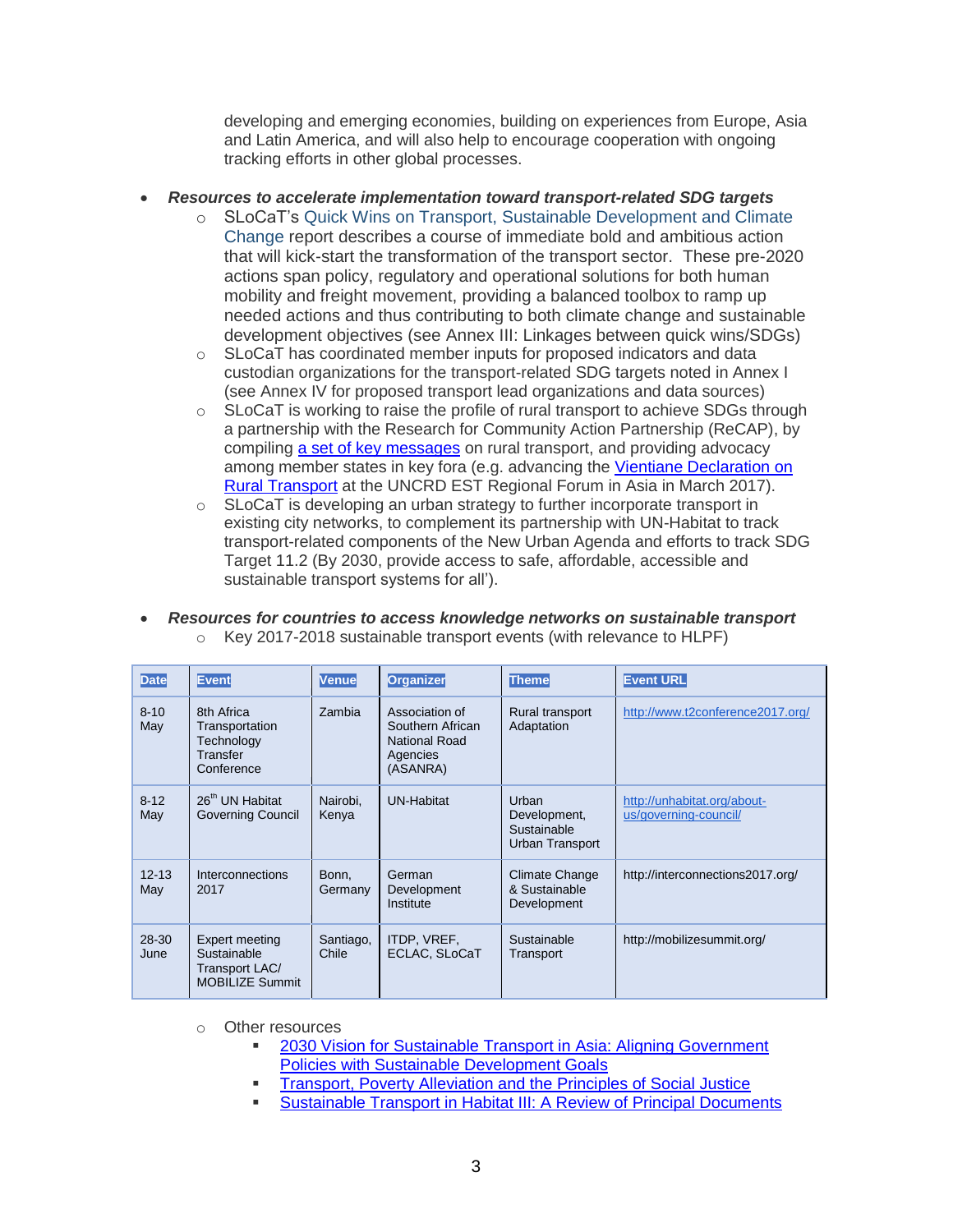

# **Annex I: Direct and Indirect Transport Targets of the SDGs**

| Direct Transport Targets of the Sustainable Development Goals |                                                                                   |
|---------------------------------------------------------------|-----------------------------------------------------------------------------------|
| SDG 3. Ensure healthy lives and promote                       | 3.6 By 2020, halve the number of global deaths and injuries from road             |
| well-being for all at all ages                                | traffic accidents (Road safety)                                                   |
| SDG 7. Ensure access to affordable,                           | 7.3 By 2030, double the global rate of improvement in energy efficiency           |
| reliable, sustainable and modern energy                       | (Energy efficiency)                                                               |
| for all                                                       |                                                                                   |
| SDG 9. Build resilient infrastructure,                        | <b>9.1</b> Develop quality, reliable, sustainable and resilient infrastructure,   |
| promote inclusive and sustainable                             | including regional and transborder infrastructure, to support economic            |
| industrialization and foster innovation                       | development and human well-being, with a focus on affordable and                  |
|                                                               | equitable access for all (Sustainable infrastructure)                             |
| SDG 11. Make cities and human                                 | 11.2 By 2030, provide access to safe, affordable, accessible and                  |
| settlements inclusive, safe, resilient and                    | sustainable transport systems for all, improving road safety, notably by          |
| sustainable                                                   | expanding public transport, with special attention to the needs of those in       |
|                                                               | vulnerable situations, women, children, persons with disabilities and older       |
|                                                               | persons (Urban access)                                                            |
| SDG 12. Ensure sustainable                                    | <b>12.c</b> Rationalize inefficient fossil-fuel subsidies that encourage wasteful |
| consumption and production patterns                           | consumption by removing market distortions, in accordance with national           |
|                                                               | circumstances, including by restructuring taxation and phasing out those          |
|                                                               | harmful subsidies, where they exist, to reflect their environmental impacts,      |
|                                                               | taking fully into account the specific needs and conditions of developing         |
|                                                               | countries and minimizing the possible adverse impacts on their                    |
|                                                               | development in a manner that protects the poor and the affected                   |
|                                                               | communities (Fuel subsidies)                                                      |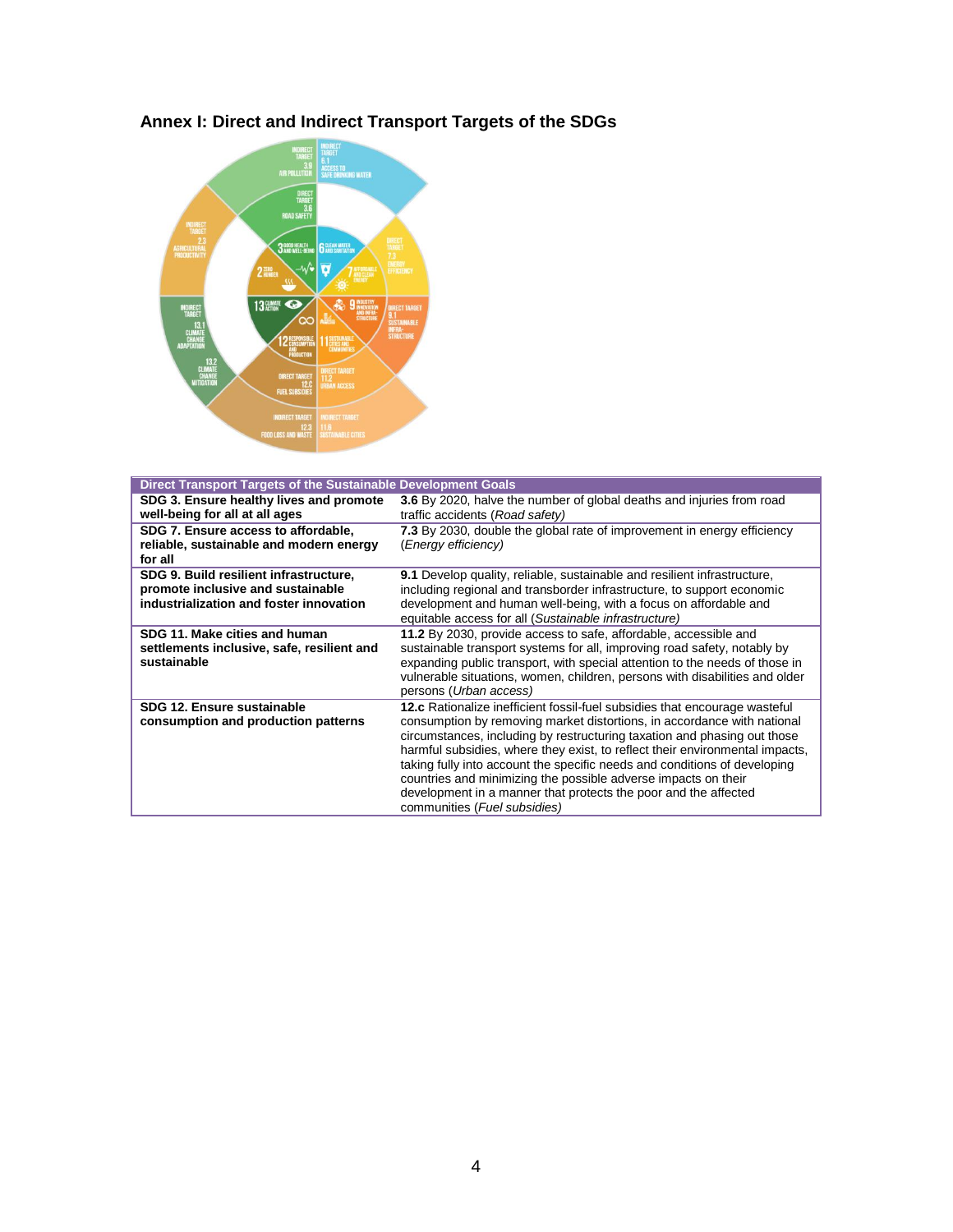| <b>Indirect Transport Targets of the Sustainable Development Goals</b>                                    |                                                                                                                                                                                                                                                                                                                                                                                                                            |
|-----------------------------------------------------------------------------------------------------------|----------------------------------------------------------------------------------------------------------------------------------------------------------------------------------------------------------------------------------------------------------------------------------------------------------------------------------------------------------------------------------------------------------------------------|
| SDG 2. End hunger, achieve food security<br>and improved nutrition and promote<br>sustainable agriculture | 2.3 By 2030, double the agricultural productivity and incomes of small-<br>scale food producers, in particular women, indigenous peoples, family<br>farmers, pastoralists and fishers, including through secure and equal<br>access to land, other productive resources and inputs, knowledge,<br>financial services, markets and opportunities for value addition and non-<br>farm employment (Agricultural productivity) |
| SDG 3. Ensure healthy lives and promote<br>well-being for all at all ages                                 | 3.9 By 2030, substantially reduce the number of deaths and illnesses<br>from hazardous chemicals and air, water and soil pollution and<br>contamination (Air pollution)                                                                                                                                                                                                                                                    |
| SDG 6. Ensure availability and<br>sustainable management of water and<br>sanitation for all               | 6.1 By 2030, achieve universal and equitable access to safe and<br>affordable drinking water for all (Access to safe drinking water)                                                                                                                                                                                                                                                                                       |
| SDG 11. Make cities and human<br>settlements inclusive, safe, resilient and<br>sustainable                | 11.6 By 2030, reduce the adverse per capita environmental impact of<br>cities, including by paying special attention to air quality and municipal<br>and other waste management (Sustainable cities)                                                                                                                                                                                                                       |
| SDG 12. Ensure sustainable consumption<br>and production patterns                                         | 12.3 By 2030, halve per capita global food waste at the retail and<br>consumer levels and reduce food losses along production and supply<br>chains, including post-harvest losses (Food loss and waste)                                                                                                                                                                                                                    |
| SDG 13. Take urgent action to combat<br>climate change and its impacts                                    | 13.1 Strengthen resilience and adaptive capacity to climate-related<br>hazards and natural disasters in all countries (Climate change<br>adaptation)                                                                                                                                                                                                                                                                       |
|                                                                                                           | <b>13.2</b> Integrate climate change measures into national policies, strategies,<br>and planning (Climate change mitigation)                                                                                                                                                                                                                                                                                              |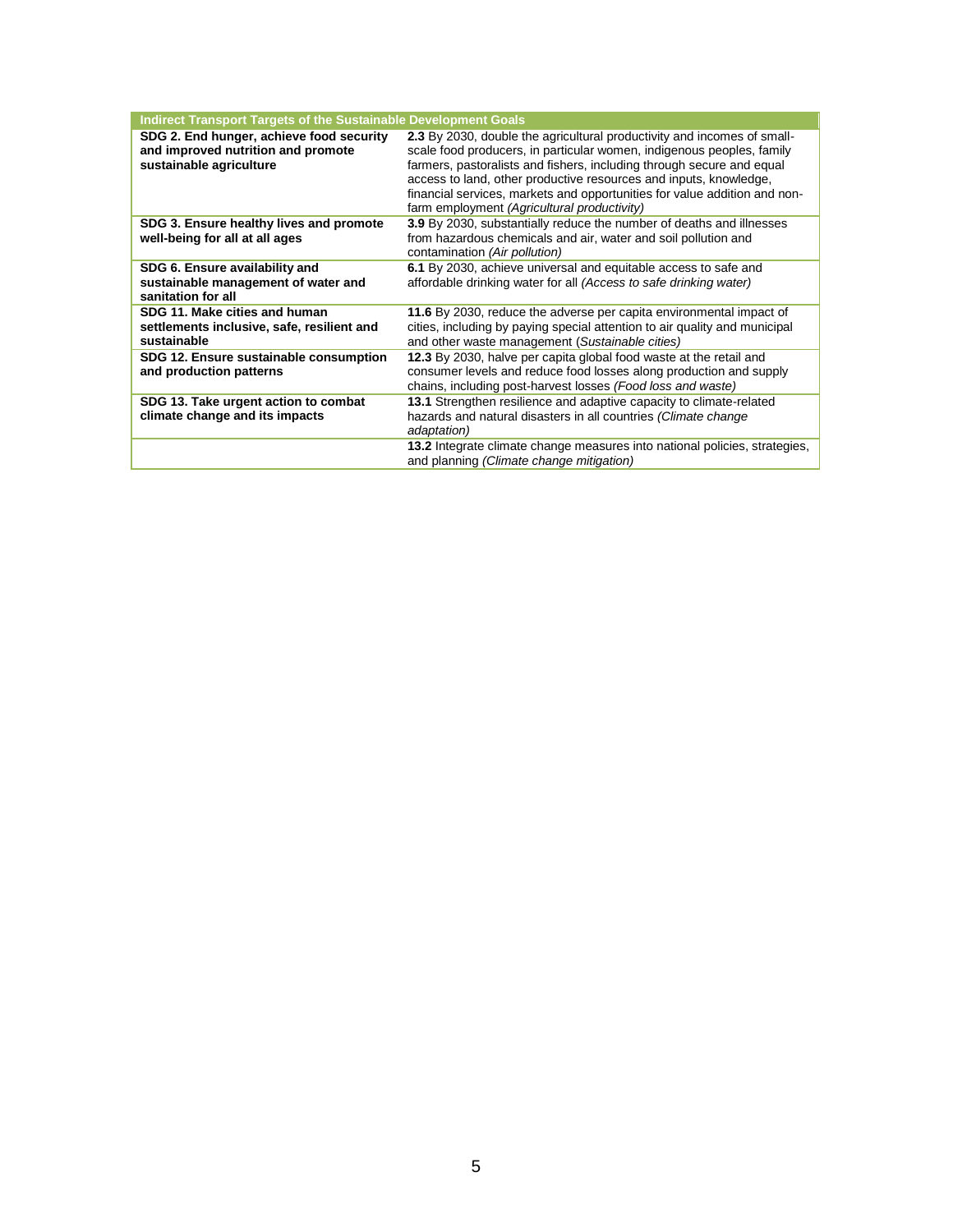

## **Annex II: Treatment of Transport in HLPF 2016 Voluntary National Reviews (VNRs)**

| <b>Issue Area</b>                            | <b>Country</b> | <b>Goals and Targets</b>                                                                                                                                                                                                                          |
|----------------------------------------------|----------------|---------------------------------------------------------------------------------------------------------------------------------------------------------------------------------------------------------------------------------------------------|
| <b>Public</b><br><b>Transport</b>            | Estonia        | 50% share of people in larger cities using public transport, bicycles or<br>walking to work on a daily basis                                                                                                                                      |
| <b>Public</b><br>Transport/<br><b>Access</b> | Germany        | Increase in land covered by housing and transport infrastructure;<br>Increase in access to high-quality local public transport                                                                                                                    |
| <b>Road Safety</b>                           | Georgia        | By 2020, reduce the number of deaths and injuries from road traffic<br>accidents in Georgia (By 2030 baseline is reduced by 25-30%)                                                                                                               |
| <b>Road Safety</b>                           | Uganda         | Increase safety of transport services                                                                                                                                                                                                             |
| Energy<br>Consumption                        | Germany        | Final energy consumption in the transport sector is to be reduced by<br>around 40% by 2050 compared to 2005 levels;<br>Decarbonize energy supply in the transport sector;<br>Reducing final energy consumption in freight and passenger transport |

| <b>Issue Area</b>                | <b>Country</b> | <b>Transport Measures</b>                                                                                                                                                                                                                  |
|----------------------------------|----------------|--------------------------------------------------------------------------------------------------------------------------------------------------------------------------------------------------------------------------------------------|
| Road<br><b>Infrastructure</b>    | Uganda         | Construct and rehabilitate national and regional roads. Rehabilitate<br>and maintain the District, Urban, and Community Access (DUCA) road<br>network. Construct new and rehabilitate old bridges                                          |
| Renewable<br><b>Energy</b>       | Estonia        | Support measure for the production and consumption of biomethane<br>in transport sector                                                                                                                                                    |
| E-mobility                       | Estonia        | Establish a network of quick chargers for electric vehicles across the<br>country with the support of the ELMO programme                                                                                                                   |
| Freight                          | Colombia       | Improve provisions of infrastructure and services of logistics and<br>transport for territorial integration by reducing travel times between<br>production centers and ports by 30% and reducing vehicle operating<br>costs up to $20\%$ . |
| Water<br>transport               | Uganda         | Develop inland water transport with special emphasis on hard-to<br>reach island areas                                                                                                                                                      |
| Regional<br>Connectivity         | Estonia        | Development of runways, ports, their hinterland connections and<br>international connections                                                                                                                                               |
| <b>Institutional</b><br>Capacity | Uganda         | Establish a National Road Safety Authority and a Multi-sectoral<br><b>Transport Regulatory Authority</b>                                                                                                                                   |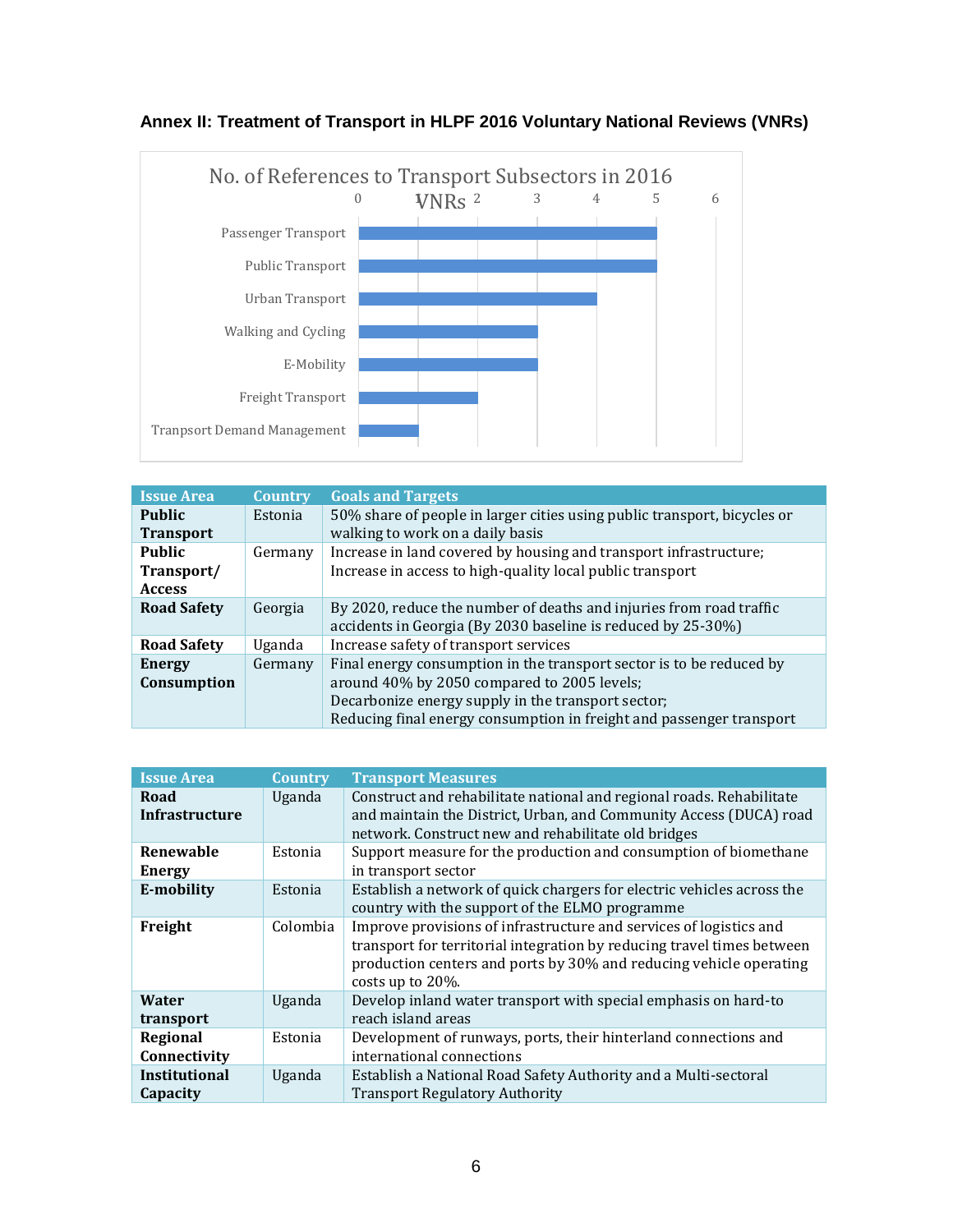# **Annex III: Linkage of Transport Quick Wins to Transport-Focused SDGs**

|                                                                                                                                                                                                                                                | <b>Sustainable Development</b> | <b>Sustainable Development Goals</b><br>(SDGs)<br>(Indirect Targets) |                                          |                   |                     |                                  |                   |                                     |                                   |                             |                                         |                                   |
|------------------------------------------------------------------------------------------------------------------------------------------------------------------------------------------------------------------------------------------------|--------------------------------|----------------------------------------------------------------------|------------------------------------------|-------------------|---------------------|----------------------------------|-------------------|-------------------------------------|-----------------------------------|-----------------------------|-----------------------------------------|-----------------------------------|
| <b>Quick Wins:</b><br><b>Linkages to Transport-</b><br><b>Focused SDGs</b>                                                                                                                                                                     |                                | 7                                                                    | 9                                        | 11                | 12                  | $\overline{2}$                   | 3                 | 6                                   | 11                                | 12                          | 13                                      | 13                                |
|                                                                                                                                                                                                                                                |                                | 7.3 Energy<br>Efficiency                                             | 9.1 Sustainable<br><b>Infrastructure</b> | 11.2 Urban Access | 12.c Fuel Subsidies | 2.3 Agricultural<br>Productivity | 3.9 Air Pollution | 6.1Access to Safe<br>Drinking Water | 11.6 Sustainable<br><b>Cities</b> | 12.3 Food Loss and<br>Waste | <b>Change Adaptation</b><br>13.1Climate | Change Mitigation<br>13.2 Climate |
| <b>A. Policy/Pricing Solutions</b>                                                                                                                                                                                                             |                                |                                                                      |                                          |                   |                     |                                  |                   |                                     |                                   |                             |                                         |                                   |
| Accelerate global phase-out of<br>1.<br>fossil fuel subsidies.                                                                                                                                                                                 |                                |                                                                      |                                          |                   |                     |                                  |                   |                                     |                                   |                             |                                         |                                   |
| Implement (ultra-) low emission<br>2.<br>zones, including car-free zones in<br>city centers.                                                                                                                                                   |                                |                                                                      |                                          |                   |                     |                                  |                   |                                     |                                   |                             |                                         |                                   |
| Introduce and scale up pricing for<br>3.<br>car-related travel options (e.g.<br>congestion/road charging,<br>parking pricing) in primary and<br>secondary cities.                                                                              |                                |                                                                      |                                          |                   |                     |                                  |                   |                                     |                                   |                             |                                         |                                   |
| Introduce carbon pricing for the<br>4.<br>transport sector where (sub-)<br>national carbon markets<br>currently exist or are under<br>development.                                                                                             |                                |                                                                      |                                          |                   |                     |                                  |                   |                                     |                                   |                             |                                         |                                   |
| Introduce car-free days and<br>5.<br>ciclovías (temporary street<br>closures to encourage cycling and<br>walking) in primary and<br>secondary cities to build support<br>for longer-term policies.<br><b>B. Technical/Regulatory Solutions</b> |                                |                                                                      |                                          |                   |                     |                                  |                   |                                     |                                   |                             |                                         |                                   |
|                                                                                                                                                                                                                                                |                                |                                                                      |                                          |                   |                     |                                  |                   |                                     |                                   |                             |                                         |                                   |
| Accelerate deployment of tighter<br>6.<br>diesel fuel quality standards to<br>reduce emissions of black carbon<br>and other short-lived climate<br>pollutants.                                                                                 |                                |                                                                      |                                          |                   |                     |                                  |                   |                                     |                                   |                             |                                         |                                   |
| Expand use of ICT applications for<br>7.<br>real-time travel information and<br>route planning for walking,<br>cycling, public transport and car<br>sharing.                                                                                   |                                |                                                                      |                                          |                   |                     |                                  |                   |                                     |                                   |                             |                                         |                                   |
| Legislate and enforce stricter<br>8.<br>speeding regulations by<br>operational and technical means<br>to reduce emissions and road<br>crashes.                                                                                                 |                                |                                                                      |                                          |                   |                     |                                  |                   |                                     |                                   |                             |                                         |                                   |
| Tighten fuel economy standards<br>9.<br>for passenger and freight<br>vehicles.<br><b>C. Operational/Capacity Solutions</b>                                                                                                                     |                                |                                                                      |                                          |                   |                     |                                  |                   |                                     |                                   |                             |                                         |                                   |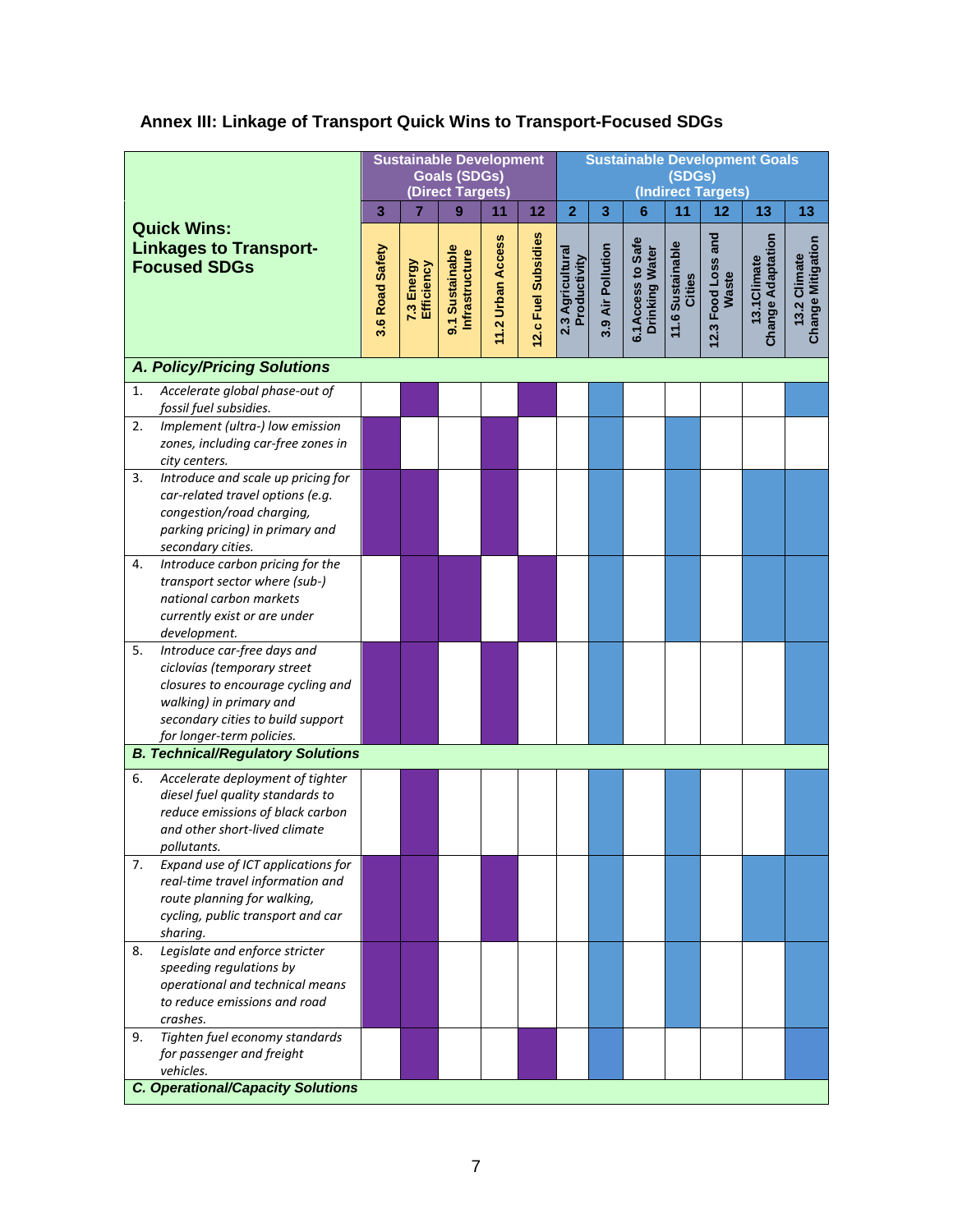|  |                                                                                                                                                                                                   |                 | <b>Sustainable Development</b><br><b>Goals (SDGs)</b><br>(Direct Targets) |                                          |                   |                     |                                  |                   | <b>Sustainable Development Goals</b><br>(SDGs)<br>(Indirect Targets) |                            |                             |                                          |                                  |  |
|--|---------------------------------------------------------------------------------------------------------------------------------------------------------------------------------------------------|-----------------|---------------------------------------------------------------------------|------------------------------------------|-------------------|---------------------|----------------------------------|-------------------|----------------------------------------------------------------------|----------------------------|-----------------------------|------------------------------------------|----------------------------------|--|
|  |                                                                                                                                                                                                   | 3               | 7                                                                         | 9                                        | 11                | 12                  | $\overline{2}$                   | 3                 | $6\phantom{1}6$                                                      | 11                         | 12                          | 13                                       | 13                               |  |
|  | <b>Quick Wins:</b><br><b>Linkages to Transport-</b><br><b>Focused SDGs</b>                                                                                                                        | 3.6 Road Safety | 7.3 Energy<br>Efficiency                                                  | 9.1 Sustainable<br><b>Infrastructure</b> | 11.2 Urban Access | 12.c Fuel Subsidies | 2.3 Agricultural<br>Productivity | 3.9 Air Pollution | 6.1Access to Safe<br>Drinking Water                                  | 11.6 Sustainable<br>Cities | 12.3 Food Loss and<br>Waste | <b>Change Adaptation</b><br>13.1 Climate | Change Mitigation<br>3.2 Climate |  |
|  | 10. Expand city transport official<br>training programs to build local<br>capacity for sustainable transport<br>in primary and secondary cities.                                                  |                 |                                                                           |                                          |                   |                     |                                  |                   |                                                                      |                            |                             |                                          |                                  |  |
|  | 11. Formulate Sustainable Urban<br>Mobility Plans(SUMPs) in primary<br>and secondary cities.                                                                                                      |                 |                                                                           |                                          |                   |                     |                                  |                   |                                                                      |                            |                             |                                          |                                  |  |
|  | 12. Implement eco driving training<br>(supported by on-board devices)<br>for car, bus and rail fleet<br>operators.                                                                                |                 |                                                                           |                                          |                   |                     |                                  |                   |                                                                      |                            |                             |                                          |                                  |  |
|  | 13. Modernize ageing rail fleets and<br>traction systems to increase<br>efficiency.                                                                                                               |                 |                                                                           |                                          |                   |                     |                                  |                   |                                                                      |                            |                             |                                          |                                  |  |
|  | 14. Ramp up charging infrastructure<br>to expand electric vehicle fleets.                                                                                                                         |                 |                                                                           |                                          |                   |                     |                                  |                   |                                                                      |                            |                             |                                          |                                  |  |
|  | <b>D. Passenger Transport</b>                                                                                                                                                                     |                 |                                                                           |                                          |                   |                     |                                  |                   |                                                                      |                            |                             |                                          |                                  |  |
|  | 15. Expand car and (e-)bike sharing<br>systems in primary and secondary<br>cities.                                                                                                                |                 |                                                                           |                                          |                   |                     |                                  |                   |                                                                      |                            |                             |                                          |                                  |  |
|  | 16. Increase quality, availability,<br>reliability, frequency, and<br>efficiency of bus-based transit.                                                                                            |                 |                                                                           |                                          |                   |                     |                                  |                   |                                                                      |                            |                             |                                          |                                  |  |
|  | 17. Provide and improve walking and<br>cycling infrastructure (e.g.<br>connected walking paths,<br>protected cycle lanes),                                                                        |                 |                                                                           |                                          |                   |                     |                                  |                   |                                                                      |                            |                             |                                          |                                  |  |
|  | reallocating road space where<br>necessary.                                                                                                                                                       |                 |                                                                           |                                          |                   |                     |                                  |                   |                                                                      |                            |                             |                                          |                                  |  |
|  | <b>E. Freight Transport</b>                                                                                                                                                                       |                 |                                                                           |                                          |                   |                     |                                  |                   |                                                                      |                            |                             |                                          |                                  |  |
|  | 18. Expand sustainable freight<br>recognition schemes to reward                                                                                                                                   |                 |                                                                           |                                          |                   |                     |                                  |                   |                                                                      |                            |                             |                                          |                                  |  |
|  | proactive carriers and shippers.<br>19. Implement zero-emissions (last-<br>mile) urban freight through e-<br>mobility and cycling solutions.                                                      |                 |                                                                           |                                          |                   |                     |                                  |                   |                                                                      |                            |                             |                                          |                                  |  |
|  | 20. Improve freight efficiency (e.g.<br>reduce empty load running by<br>freight trucks) through route<br>optimization, asset sharing<br>between companies, and<br>increased use of ICT solutions. |                 |                                                                           |                                          |                   |                     |                                  |                   |                                                                      |                            |                             |                                          |                                  |  |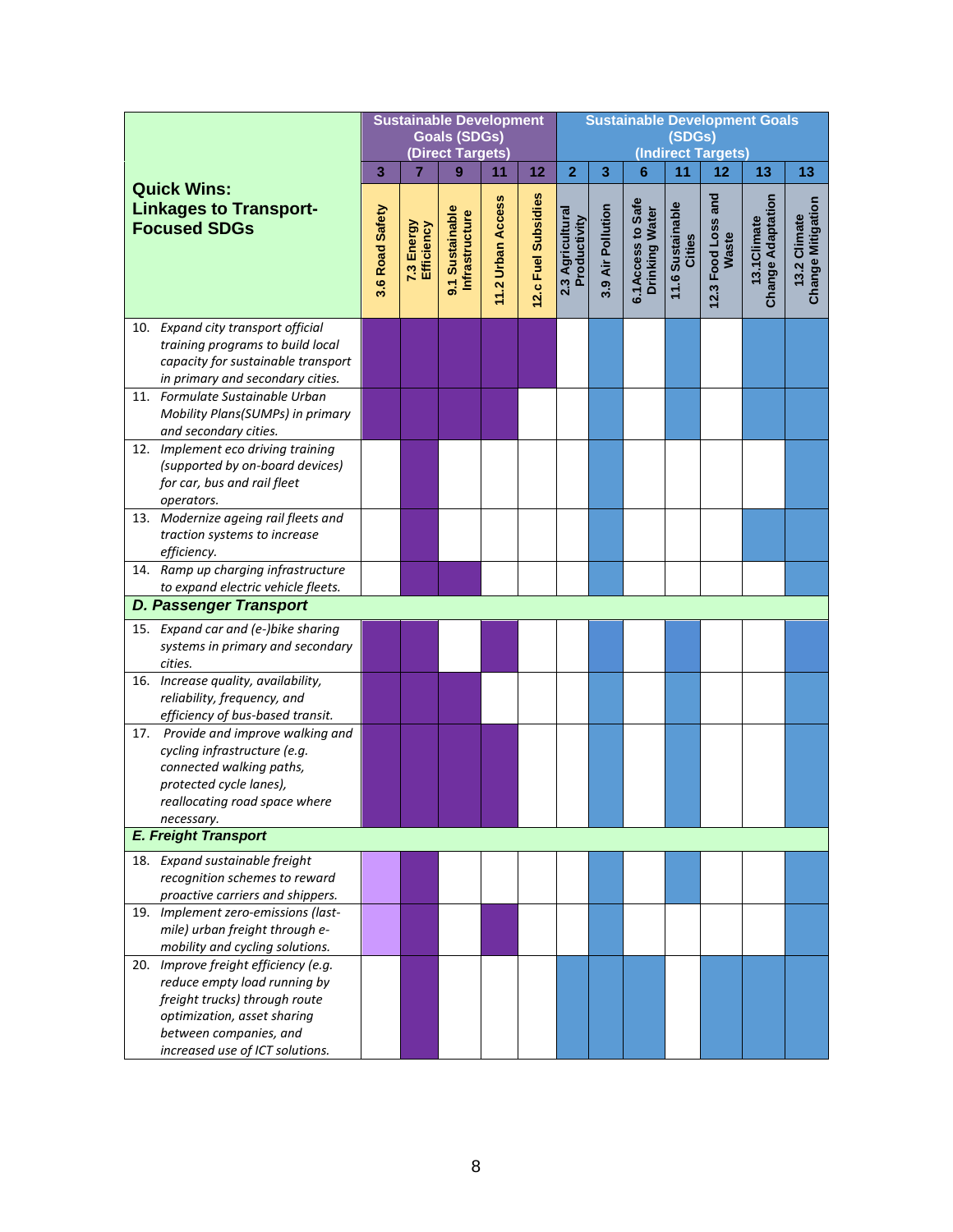| Annex IV: Transport Relevant SDG indicators                                                                                                                                                                                                                     |                                                                                                      |                                      |                                                                      |                                                                                                                                                                                                                                                                                                                                                                                                                                                                                                                                                                                                                                                                                                                                                                                                                                                 |  |  |  |  |
|-----------------------------------------------------------------------------------------------------------------------------------------------------------------------------------------------------------------------------------------------------------------|------------------------------------------------------------------------------------------------------|--------------------------------------|----------------------------------------------------------------------|-------------------------------------------------------------------------------------------------------------------------------------------------------------------------------------------------------------------------------------------------------------------------------------------------------------------------------------------------------------------------------------------------------------------------------------------------------------------------------------------------------------------------------------------------------------------------------------------------------------------------------------------------------------------------------------------------------------------------------------------------------------------------------------------------------------------------------------------------|--|--|--|--|
| <b>SDG Target</b>                                                                                                                                                                                                                                               | Indicator(s)                                                                                         | Currently<br>Proposed<br><b>Tier</b> | Proposed<br>Leads for<br><b>Transport</b><br><b>Sector</b>           | <b>Additional Comments</b>                                                                                                                                                                                                                                                                                                                                                                                                                                                                                                                                                                                                                                                                                                                                                                                                                      |  |  |  |  |
| 3.6 By 2020, halve the number of<br>global deaths and injuries from road<br>traffic accidents                                                                                                                                                                   | 3.6.1 Death rate due to<br>road traffic injuries                                                     |                                      | WHO, UN<br>Road Safety<br>Collaboration,<br><b>FIA</b><br>Foundation | An established and important indicator, which is measured on a 2-3 year<br>$\bullet$<br>cycle already in virtually all countries on a consistent basis<br>Priority should be '1' as proposed by WHO<br>$\bullet$<br>Disaggregation by sex and age is supported where data permit and/or by<br>mode of transport (e.g. pedestrian, bicycle, bus).<br>If these data were available by city and by mode, we could use this a<br>$\bullet$<br>measure of safety and proxy of investment in infrastructure and policies for<br>pedestrians and cyclists                                                                                                                                                                                                                                                                                              |  |  |  |  |
| 3.9 By 2030, substantially reduce<br>the number of deaths and illnesses<br>from hazardous chemicals and air,<br>water and soil pollution and<br>contamination                                                                                                   | 3.9.1 Mortality rate<br>attributed to household and<br>ambient air pollution                         |                                      | WHO, Heath<br><b>Effects Institute</b><br>(transport<br>focus)       | Global burden of disease studies can provide relevant information. For<br>transport, estimates of premature deaths from air pollution are available for<br>2012 in "Transport for health: the global burden of disease from motorized<br>road transport" prepared by the Institute for Health Metrics and Evaluation for<br>the Global Road Safety Facility) World Bank (2014)<br>For transport-focused air quality impacts, transport experts from the Health<br>$\bullet$<br>Effects Institute should also be engaged.                                                                                                                                                                                                                                                                                                                        |  |  |  |  |
| 7.3 By 2030, double the global rate<br>of improvement in energy efficiency                                                                                                                                                                                      | 7.3.1 Energy intensity<br>measured in terms of<br>primary energy and gross<br>domestic product (GDP) |                                      | <b>Global Fuel</b><br>Economy<br>Initiative                          | The Global Fuel Economy Initiative measures average fuel economy<br>$\bullet$<br>regularly to enable measurement of the overall CO2 emissions of the global<br>fleet. Data are available for major countries, regions and the globe.<br>Sectorial targets should be mentioned in particular for transport, which is a<br>$\bullet$<br>significant source and the fastest growing sector in terms of energy use.                                                                                                                                                                                                                                                                                                                                                                                                                                 |  |  |  |  |
| 9.1 Develop quality, reliable,<br>sustainable and resilient<br>infrastructure, including regional and<br>trans-border infrastructure, to<br>support economic development and<br>human well-being, with a focus on<br>affordable and equitable access for<br>all | 9.1.1 Proportion of the<br>rural population who live<br>within 2 km of an all-<br>season road        | $\mathbf{H}$                         | <b>World Bank</b>                                                    | The Rural Access Index (RAI) is valuable for measuring rural access but is<br>$\bullet$<br>inadequate for trans-border/inter-urban contexts. Indicator wording should<br>include 'rural access', which is missing from the overall indicator list.<br>RAI was measured for most countries circa 2003-2005, and it is important to<br>$\bullet$<br>ensure that countries are actively applying this methodology (i.e. that is not<br>only being measured by external organizations).<br>The World Bank is currently working with UK DFID on a refined methodology<br>$\bullet$<br>that has been applied in several countries to date.<br>Provision of rural transport services is also essential, and an ideal indicator<br>$\bullet$<br>would also measure rural population with access to regular, reliable and<br>affordable public transport |  |  |  |  |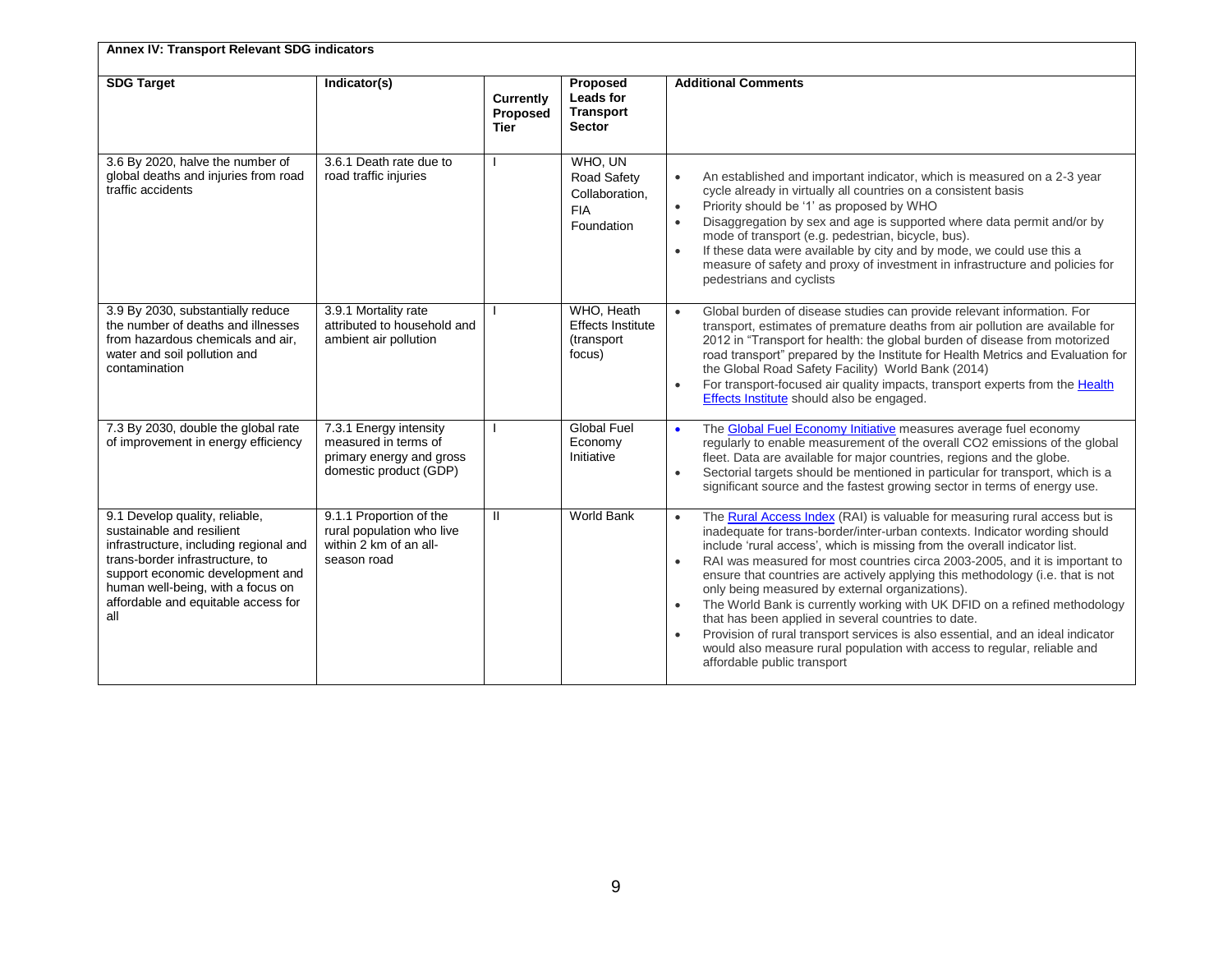| 9.1 Develop quality, reliable,<br>sustainable and resilient<br>infrastructure, including regional and<br>trans-border infrastructure, to<br>support economic development and<br>human well-being, with a focus on<br>affordable and equitable access for<br>aı                                                                           | 9.1.2 Passenger and<br>freight volumes, by mode<br>of transport |   | World Bank.<br>International<br>Road Transport<br>Union (TBD)                               | This indicator is likely to be quite challenging to measure for less wealthy<br>countries and would require good quality control and strong definitions in<br>order to be meaningful.<br>Domestic pax/freight land transport volumes are unreliable in most countries;<br>land-based trans-border trade volumes are more likely to be measured<br>directly.<br>The WB's Logistic Performance Index (LPI) is measured on a 1-2 year cycle,<br>and can be disaggregated by country infrastructure condition. |
|------------------------------------------------------------------------------------------------------------------------------------------------------------------------------------------------------------------------------------------------------------------------------------------------------------------------------------------|-----------------------------------------------------------------|---|---------------------------------------------------------------------------------------------|------------------------------------------------------------------------------------------------------------------------------------------------------------------------------------------------------------------------------------------------------------------------------------------------------------------------------------------------------------------------------------------------------------------------------------------------------------------------------------------------------------|
| 9.4 By 2030, upgrade infrastructure<br>and retrofit industries to make them<br>sustainable, with increased<br>resource-use efficiency and greater<br>adoption of clean and<br>environmentally sound technologies<br>and industrial processes, with all<br>countries taking action in<br>accordance with their respective<br>capabilities | 9.4.1 CO2 emission per<br>unit of value added                   | H | IEA (transport<br>focus), country<br>National<br>Communication<br>s and Biennial<br>Reports | Relies on data on national economic performance, and related to<br>incremental (energy-related) CO2 emissions.<br>It is necessary to reduce lag time in data reporting from member countries<br>in UNFCCC National Communications and Biennial Reports<br>Consideration must be given to whether a more transport-relevant indicator<br>(even if Tier II or III) can be identified.                                                                                                                        |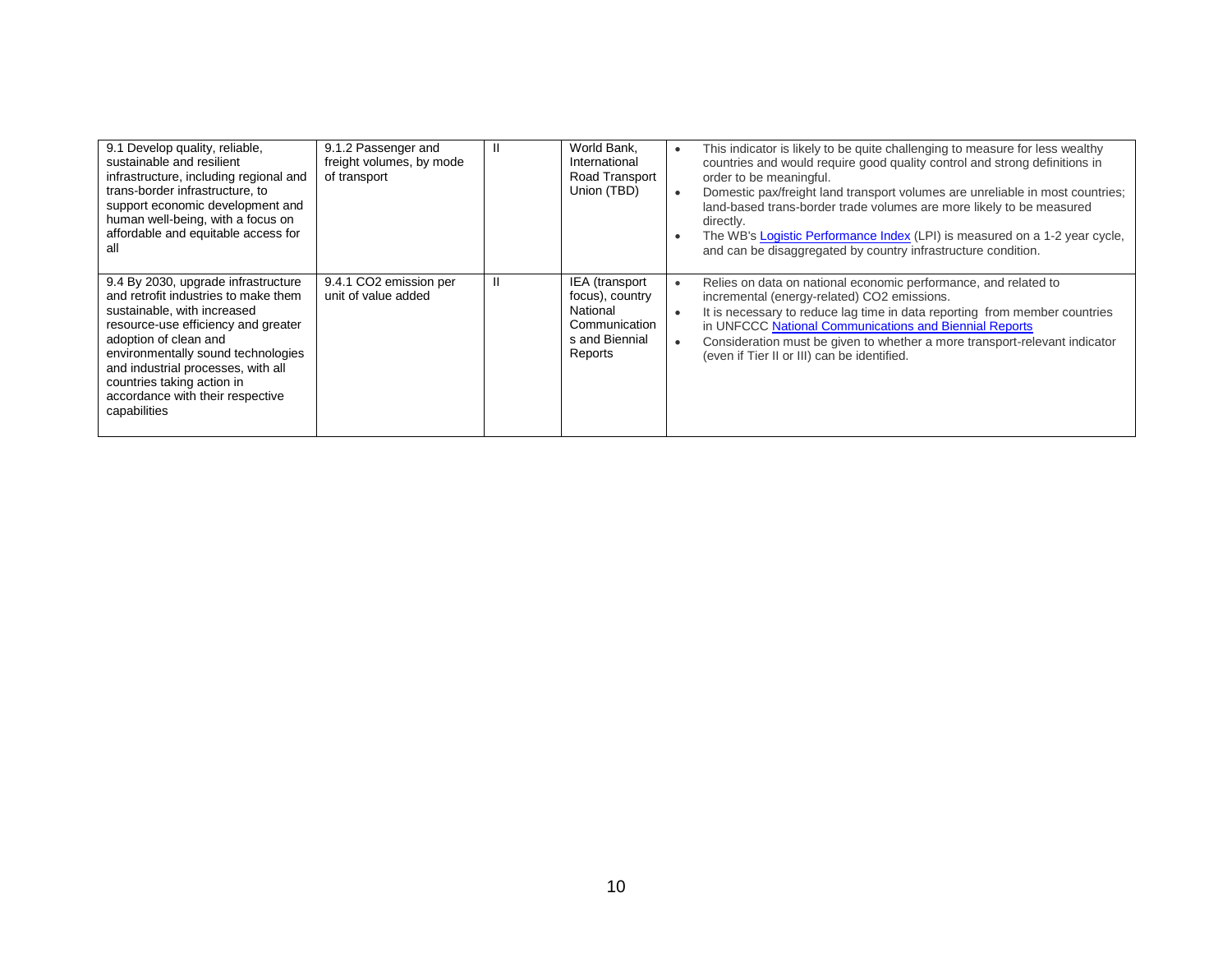| 11.2 By 2030, provide access to<br>safe, affordable, accessible and<br>sustainable transport systems for<br>all, improving road safety, notably<br>by expanding public transport, with<br>special attention to the needs of<br>those in vulnerable situations,<br>women, children, persons with<br>disabilities and older persons | 11.2.1 Proportion of<br>population that has<br>convenient access to<br>public transport, by age,<br>sex and persons with<br>disabilities | $\mathbf{III}$ | UITP, ITDP,<br><b>EMBARO</b>                                 | It is crucial to develop widely accepted definitions about what "public"<br>transport" refers to, and to make sure those definitions only include<br>meaningful mobility services (as opposed to symbolic and ineffective<br>transport) Per Target 11.2, transport systems must be 'sustainable' and thus<br>the indicator should internalize pollution, congestion and GHGs.<br>The proposed indicator measures access to transport, not access to jobs,<br>$\bullet$<br>education etc., but absent these data, access to high-quality transport can be<br>a decent proxy measure, if "convenient access" is defined in a consistent<br>and meaningful manner.<br>There is no currently agreed global methodology; thus, these data are not<br>$\bullet$<br>being collected on an ongoing basis with a systematized approach. A<br>proposed Population Near rapid Transit (PNT) indicator, which is the number<br>of people within 1km of rapid transit (i.e. BRT, LRT, & Metro) could provide a<br>Tier I solution for large cities (>500k) as other methodologies are being<br>developed.<br>Walking and cycling (as well as public transport) should be explicitly<br>$\bullet$<br>measured under 11.2, in addition to 9.1. ITDP has started measuring access<br>to bicycle infrastructure in many cities, which could be useful as a proxy for<br>bicycle access to destinations.<br>Quality control would be needed to ensure comparability (noting that formal<br>public transit stops do not exist in many cities). It is critical that non-state<br>entities – including transport non-profits and other experts – be involved in<br>discussion of definitions and QA processes.<br>Safety should be taken into account as noted in associated Target 11.2<br>$\bullet$<br>(refer also to 3.6).<br>Affordability of public transport/shared mobility should also be captured to<br>reflect regular access by the poorest quartile of population. |
|-----------------------------------------------------------------------------------------------------------------------------------------------------------------------------------------------------------------------------------------------------------------------------------------------------------------------------------|------------------------------------------------------------------------------------------------------------------------------------------|----------------|--------------------------------------------------------------|-----------------------------------------------------------------------------------------------------------------------------------------------------------------------------------------------------------------------------------------------------------------------------------------------------------------------------------------------------------------------------------------------------------------------------------------------------------------------------------------------------------------------------------------------------------------------------------------------------------------------------------------------------------------------------------------------------------------------------------------------------------------------------------------------------------------------------------------------------------------------------------------------------------------------------------------------------------------------------------------------------------------------------------------------------------------------------------------------------------------------------------------------------------------------------------------------------------------------------------------------------------------------------------------------------------------------------------------------------------------------------------------------------------------------------------------------------------------------------------------------------------------------------------------------------------------------------------------------------------------------------------------------------------------------------------------------------------------------------------------------------------------------------------------------------------------------------------------------------------------------------------------------------------------------------------------------------------|
| 11.6 By 2030, reduce the adverse<br>per capita environmental impact of<br>cities, including by paying special<br>attention to air quality and municipal<br>and other waste management                                                                                                                                             | 11.6.2 Annual mean levels<br>of fine particulate matter<br>(e.g. PM2.5 and PM10) in<br>cities (population weighted)                      |                | WHO. Clean<br>Air Asia, Health<br>Effects<br>Institute, UNEP | This is a complement to current indicator 3.9.1.<br>$\bullet$<br>Original Indicator 3.9.3 expressed the % of population exposed to unsafe air,<br>$\bullet$<br>and was the more useful than current Indicator 11.6.2.                                                                                                                                                                                                                                                                                                                                                                                                                                                                                                                                                                                                                                                                                                                                                                                                                                                                                                                                                                                                                                                                                                                                                                                                                                                                                                                                                                                                                                                                                                                                                                                                                                                                                                                                     |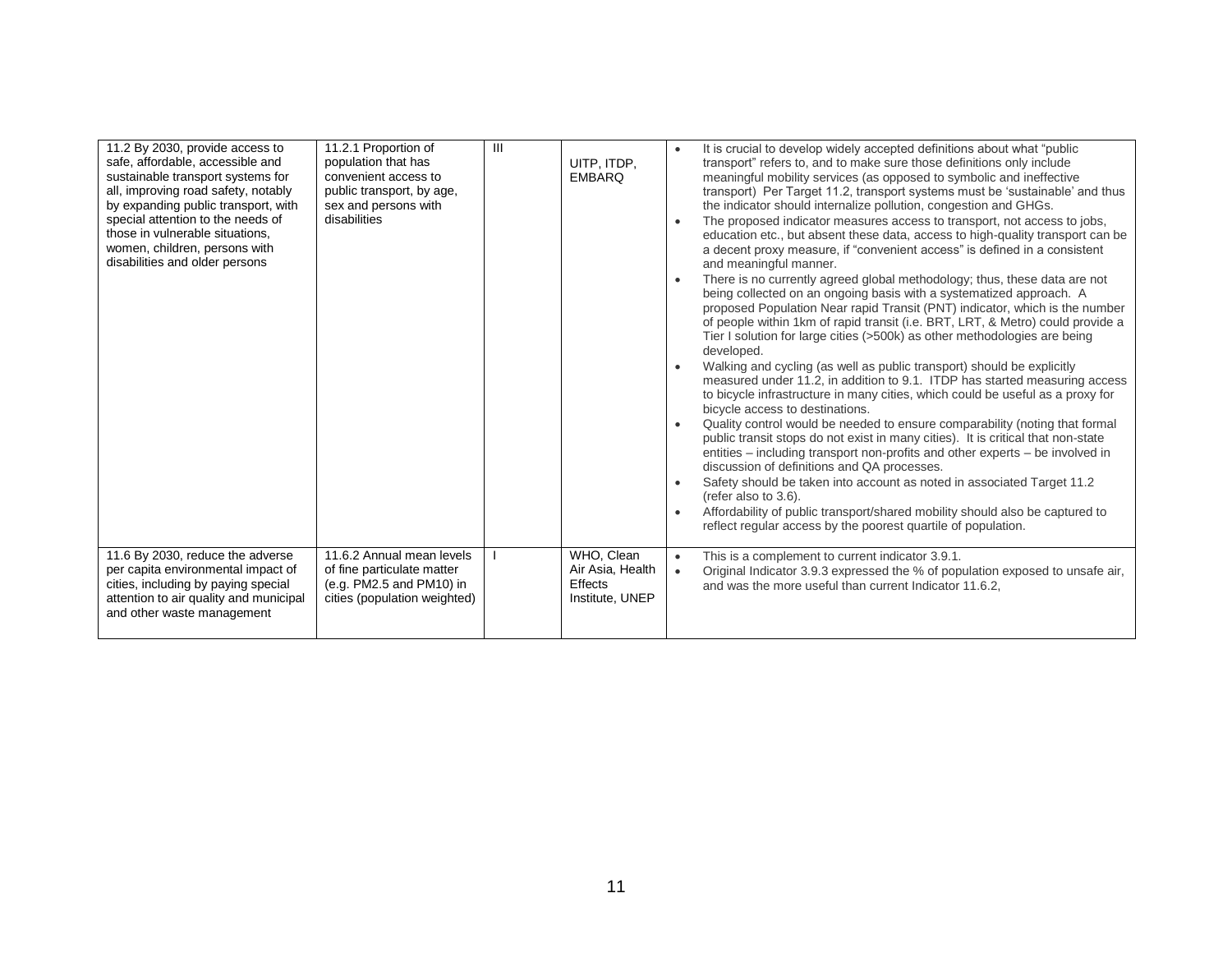| 12.c Rationalize inefficient fossil-fuel<br>subsidies that encourage wasteful<br>consumption by removing market<br>distortions, in accordance with<br>national circumstances, including by<br>restructuring taxation and phasing<br>out those harmful subsidies, where<br>they exist, to reflect their<br>environmental impacts, taking fully<br>into account the specific needs and<br>conditions of developing countries<br>and minimizing the possible adverse<br>impacts on their development in a<br>manner that protects the poor and<br>the affected communities | 12.c.1 Amount of fossil-fuel<br>subsidies per unit of GDP<br>(production and<br>consumption) and as a<br>proportion of total national<br>expenditure on fossil fuels |  | IEA, GIZ, IMF |  | IEA measures these data on an annual basis in line with its World Energy<br>Outlook report<br>GIZ undertake transport fuel prices survey every 2-3 years that is land<br>transport-specific through IISD's Global Subsidies Initiative<br>Without fossil-fuel subsidies being significantly reduced or removed<br>altogether, Indicator 7.3.1 on energy efficiency will be harder to achieve |
|-------------------------------------------------------------------------------------------------------------------------------------------------------------------------------------------------------------------------------------------------------------------------------------------------------------------------------------------------------------------------------------------------------------------------------------------------------------------------------------------------------------------------------------------------------------------------|----------------------------------------------------------------------------------------------------------------------------------------------------------------------|--|---------------|--|----------------------------------------------------------------------------------------------------------------------------------------------------------------------------------------------------------------------------------------------------------------------------------------------------------------------------------------------------------------------------------------------|
|-------------------------------------------------------------------------------------------------------------------------------------------------------------------------------------------------------------------------------------------------------------------------------------------------------------------------------------------------------------------------------------------------------------------------------------------------------------------------------------------------------------------------------------------------------------------------|----------------------------------------------------------------------------------------------------------------------------------------------------------------------|--|---------------|--|----------------------------------------------------------------------------------------------------------------------------------------------------------------------------------------------------------------------------------------------------------------------------------------------------------------------------------------------------------------------------------------------|